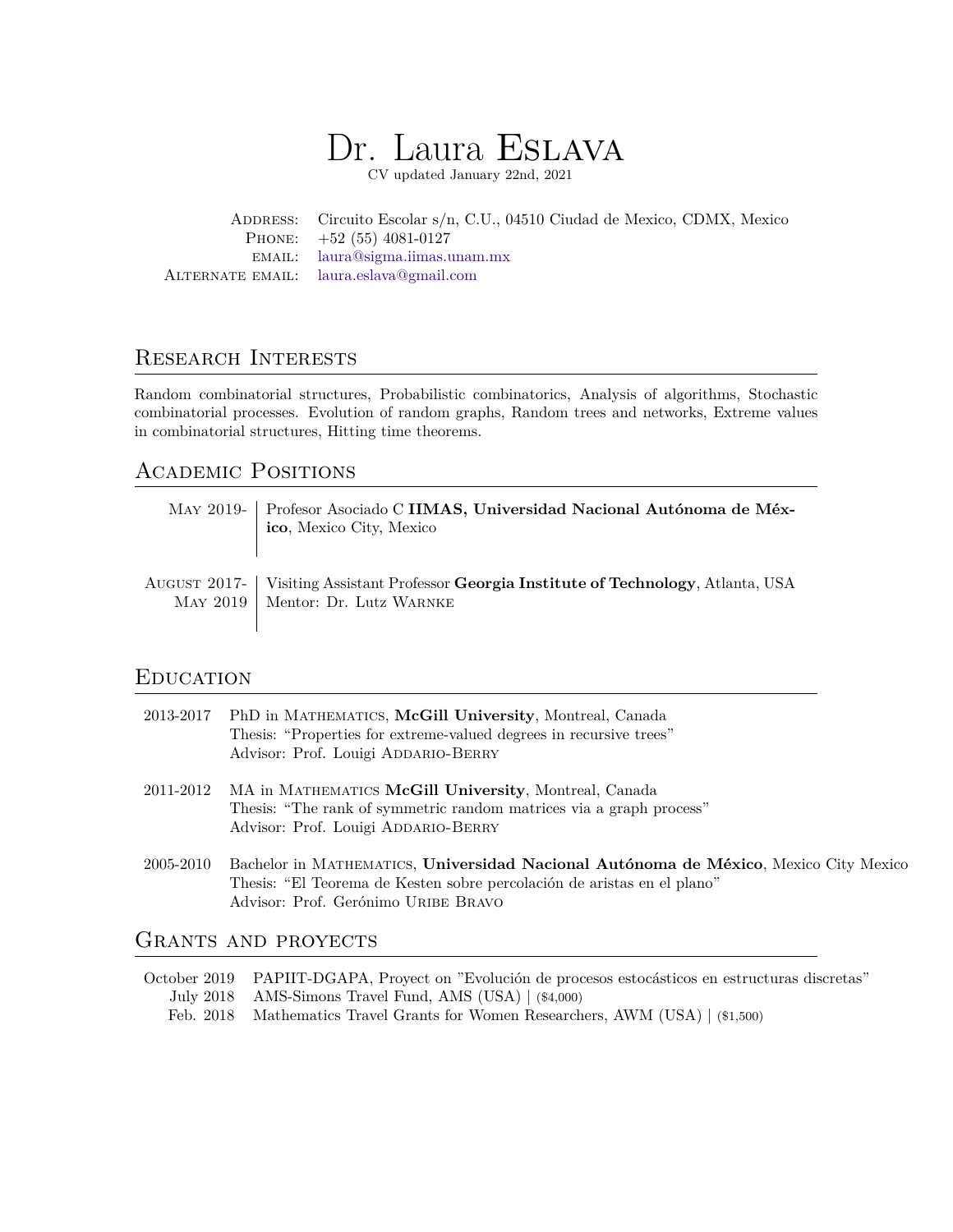### SCHOLARSHIPS AND AWARDS

- 2020-2022 Member of SNI (CoNaCyT), Candidate level
- 2015-2016 (Graduate) Schulich Scholarship, McGill University
- 2013-2016 Programme de Bourses d'Excellence pour Étudiants Étrangers, FQRNT (Qc, Canada)
- 2010-2012 Graduate Scholarship, CONACYT (Mexico)
- 2005-2006 Women high-performace Bachelor's scholarship (Mexico)
	- 2005 Silver Medal, National Mathematical Olympiad (Mexico)
	- 2004 Silver Medal, National Mathematical Olympiad (Mexico)
	- 2001 National First Prize Olimpiada de Primavera, level II (Mexico)
	- 2001 First Prize in Olimpiada de Mayo, level II (Iberoamerica)

### PUBLICATIONS

- 4. L. Addario-Berry, **L. Eslava**, Hitting time theorems for random matrices, *Combinatorics, Probability and Computing*, 23:635-669 (2014). [doi:10.1017/S0963548314000285](http://dx.doi.org/10.1017/S0963548314000285)
- 3. L. Addario-Berry, **L. Eslava**, High degrees in recursive trees *Electronic Notes in Discrete Mathematics*, 50:451-456 (2015). [doi:10.1016/j.endm.2015.07.075](https://doi.org/10.1016/j.endm.2015.07.075)
- 2. L. Addario-Berry, **L. Eslava**, High degree vertices in recursive trees, *Random Structures and Algorithms*, 52:560-575 (2018). [doi:10.1002/rsa.20753](http://onlinelibrary.wiley.com/doi/10.1002/rsa.20753/abstract)
- 1. **L. Eslava**, A non-increasing tree growth process for recursive trees and applications. *Combinatorics, Probability, Computing*, 30:79-104 (2021). [doi:10.1017/S0963548320000073](https://doi.org/10.1017/S0963548320000073)

### **Work in Progress:**

- 4. A. Dailly, A. Hansberg, **L. Eslava**, D. Ventura. The balancing number and list balancing number of some graph classes. *Submitted* Available at [arxiv:2011.11119](https://arxiv.org/abs/2011.11119)
- 3. **L. Eslava**, Depth of high degree vertices in recursive trees. *Submitted* Available at [arXiv:1611.07466](https://arxiv.org/abs/1611.07466)
- 2. **L. Eslava**, L. Warnke, The size of the giant component in the d-process. *In preparation.*
- 1. **L. Eslava**, S. Penington, F. Skerman, A branching process with cousin merges. *In preparation.*

# Selected Talks (Subject Seminars)

### **A branching process with cousin merges**

Online, Nov. 2020 Seminario de Probabilidad Hispanohablante, Chile-Mexico Mexico, March 2020 XXXV Coloquio VNL de Teoría de las Gráficas, Comb. y sus aplicaciones, CECEQ France, Jan. 2020 Workshop on Spectra, Algorithms and Random Walks on Random Networks, CIRM *<sup>∗</sup>* Mexico, Dec 2019 CLAPEM, UADY. *<sup>∗</sup>* **The size of the giant component in the random** *d***-process** Online, Sept. 2020 VirtUMA, Argentina (online conference) USA, May 2018 Southeastern Probability Conference, Duke U. USA, May 2018 Probability and Statistical Physics Seminar, UChicago Germany, Dec. 2017 Oberwolfach Workshop *Network Models: Structure and Function* Mexico, Dec. 2017 XIII Symposium of Probability and Stochastic Processes **Properties of Extreme-values degrees in recursive trees** USA, June 2017 Analysis of Algorithms workshop, Princeton **Depth of high degree vertices in recursive trees**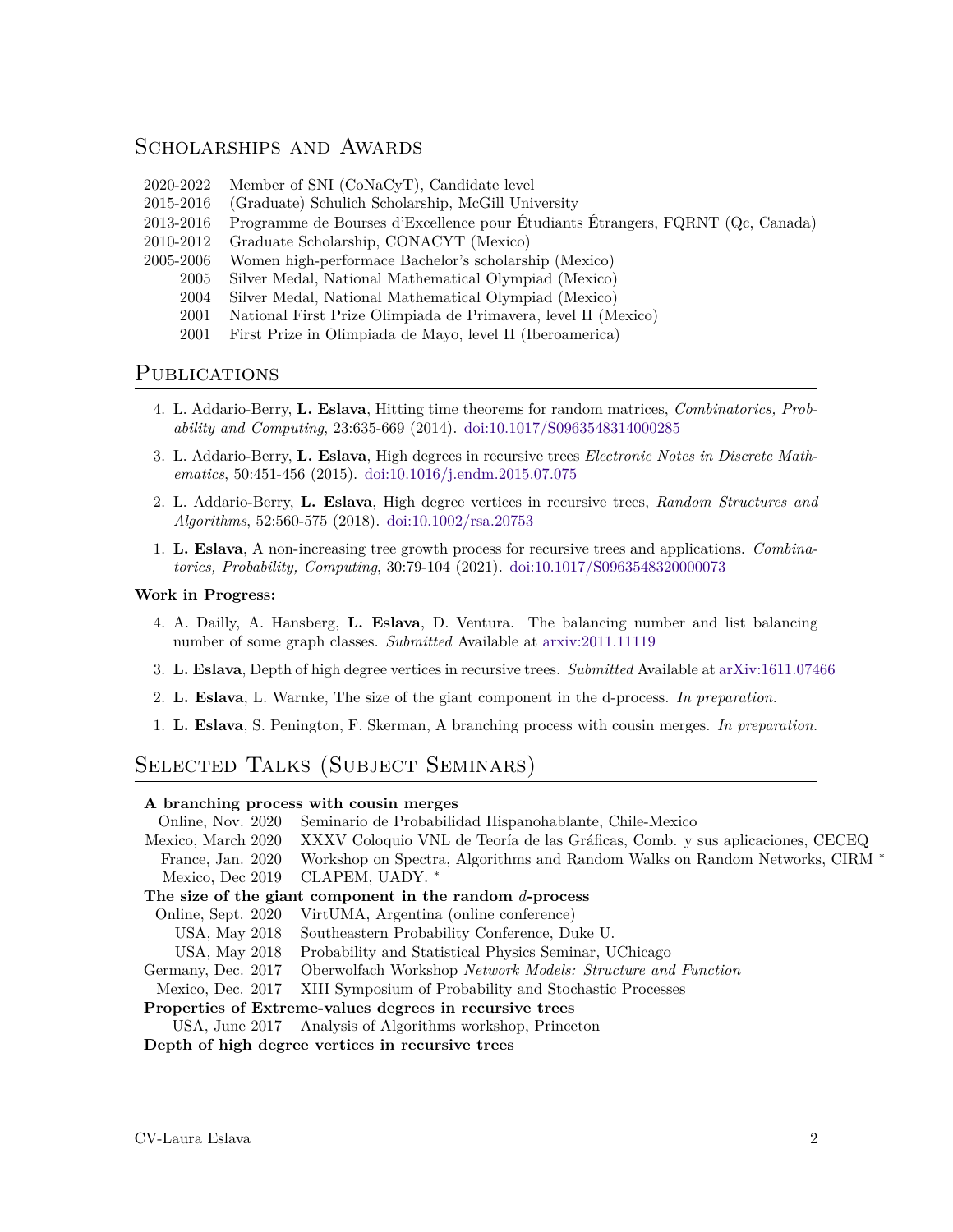USA, Sept. 2016 AMS Fall Eastern Sectional Meeting, Bowdoin College

Canada, Dec. 2015 Canadian Mathematical Society, Winter Meeting

### **High degree vertices in recursive trees**

USA, July 2015 17 th International Conference on Random Structures and Algorithms *∗* Brazil, May 2015 Latinamerican Graph and Optimization Symposium *∗*

#### **Singularity of random matrices**

USA, May 2014 IAS Women and Mathematics program, USA *∗*

A star (\*) indicates a contributed talk. | [Complete list of talks](#page-5-0)

### Selected Talks (General Mathematics)

**Tiempos de paro en matrices aleatorias** Mexico, Nov. 2020 Escuela de probabilidad y estadística, CIMAT (online). **A branching process with cousin merges** Mexico, Nov. 2019 2nd National Workshop on Biology and Probability, CCG-UNAM. **Hubs in networks, fluke or fate?** USA, Sep. 2018 Women in Mathematics in Northern Georgia Seminar, Georgia Tech **Imperios en las redes, Suerte o destino?** Mexico, Apr. 2017 Coloquio del Instituto de Matemáticas, UNAM **Blind men and a recursive tree** France, Mar. 2015 Séminaire Bourbakette, Université Paris-Diderot **Modelos primitivos de redes sociales: Árboles aleatorios** Mexico, Dec. 2014 II Reunión de Matemáticos Mexicanos en el Mundo (CIMAT) A star (\*) indicates a contributed talk. | [Complete list of talks](#page-5-0)

### Selected courses

**The differential equation method and applications** Mexico, Nov. 2019 XVII Bath-UNAM-CIMAT Workshop. **Introducción al método probabilista** Mexico, Oct. 2019 52nd National Congress of the SMM, UANL.

### Research visits

| <b>JULY 2019</b> | Visiting Researcher, Department of Probability, Bath University, Bath,<br>UK<br>Project: <i>Branching processes with cousin mergers</i><br>with Dr. Arno SIRI-JÉGOUSSE                                      |
|------------------|-------------------------------------------------------------------------------------------------------------------------------------------------------------------------------------------------------------|
| JULY 2017        | Visiting Researcher, IIMAS, Universidad Nacional Autónoma de Méx-<br>ico, Mexico City, Mexico<br>Project: Tails of Site Frequency Spectrum in Bolthausen-Sznitman coalescent<br>with Dr. Arno SIRI-JÉGOUSSE |
| JUNE $2017$      | Visiting Researcher, IRIF, Université Paris Diderot, Paris, France<br>Project: Scaling limit for Tamari intervals<br>with Dr. Guillaume CHAPUY and Dr. Marie ALBENQUE                                       |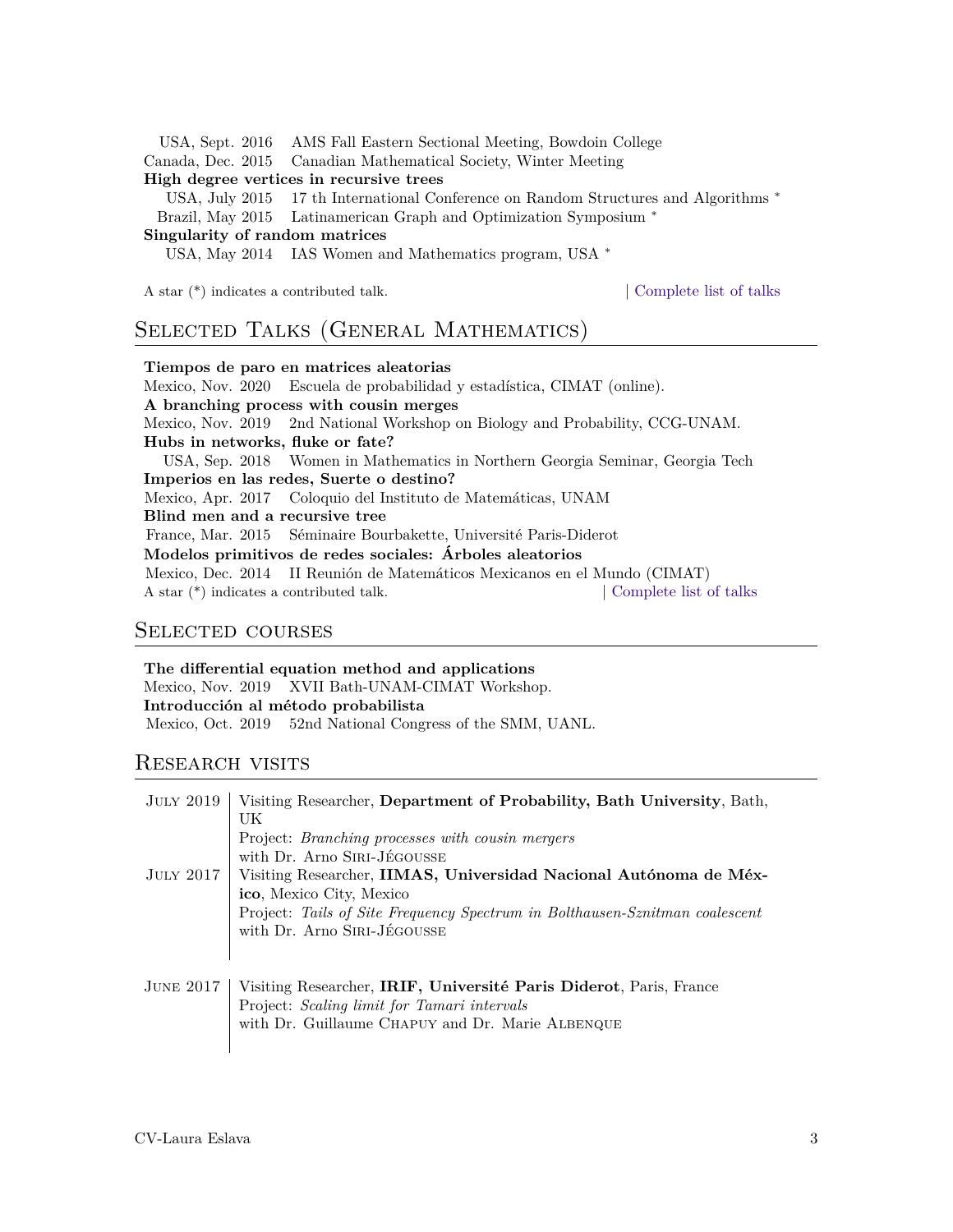# SELECTED CONFERENCE PARTICIPATION

| Jan. 2020        | Workshop on Spectra, Algorithms and Random Walks on Random Networks (CIRM), France     |
|------------------|----------------------------------------------------------------------------------------|
| Dec. 2019        | XV CLAPEM, Mexico                                                                      |
| June 2019        | MRC: Stochastic Spatial Models (Whispering Pines), USA                                 |
| Apr. 2019        | 14th Annual Workshop on Probabilistic Combinatorics, Barbados                          |
| June $2018$      | SIAM Discrete Math, <i>Minisymp. on Random Discrete Processes</i> , (U. Colorado), USA |
| Jan.-Apr. $2017$ | Combinatorics and Interactions (IHP), France                                           |
| June $2015$      | CRM-PIMS Summer School in Probability, Canada                                          |
| Jan.-Apr. 2015   | Spin Glasses, Random Graphs and Percolation (IHP), France                              |
| May 2013         | Spring School on Threshold phenomena and random graphs (IHP), France                   |
| Jun-Jul. 2012    | Second Montreal Spring School in Graph Theory, Canada                                  |

| [Complete conference participation](#page-6-0)

# Teaching Experience

### **Courses as Instructor**

| 2020      | Probabilidad Aplicada y Simulación Estocástica, IIMAS, UNAM.                         |
|-----------|--------------------------------------------------------------------------------------|
| 2019-2020 | Taller de Modelación I (FC-758) Proyectos II (FC-924), Facultad de Ciencias, UNAM.   |
| 2019      | Introduction to probability and statistics (MATH 3670), at Georgia Inst. of Tech.    |
| 2017-2018 | Linear algebra (MATH 1553, MATH 1554, MATH 2802), at Georgia Inst. of Tech.          |
|           | Winter 2016 Discrete mathematics (MATH363), at McGill University                     |
|           | <b>Courses as Teaching Assistant</b> Classes with $10-40$ students                   |
| 2012-2013 | Discrete mathematics (MATH 240, MATH363), at McGill University                       |
|           | 2006-2011 Measure theory, Probability I, Modern algebra, Number theory, at FC, UNAM. |
|           | Spring 2006 XIX Mexican Mathematics Olympiad, Mexico City Team                       |

# Development Workshops and awards

|      | Awards       | Recepient of: Thank a teacher Note. (Fall 2017 and Fall 2018)                  |
|------|--------------|--------------------------------------------------------------------------------|
|      |              | Allows students to show appreciation to faculty members                        |
| 2020 | $(20 \ hrs)$ | Capacitación: Personas Orientadoras, Oficina de la Abogacía General, UNAM      |
| 2020 | $(30 \ hrs)$ | Formación en género para docentes, CIEG, UNAM                                  |
| 2019 | $(2 \ hrs)$  | <b>QPR</b> Training: Suicide Prevention Gatekeeper Training                    |
| 2018 | $(2.5-hrs)$  | Transformative Listening: Community storytelling, Georgia Inst. of Technology  |
|      |              | Faculty can support students/colleagues and create inclusive environments      |
| 2018 | $(2-day)$    | Directed Reading Program (DRP) Network Workshop, MIT                           |
|      |              | Setting up one-on-one mentoring programs for students in mathematics           |
| 2018 | $(5-hr)$     | LGBTQIA Resource Center, Georgia Institute of Technology                       |
|      |              | Safe Space Training                                                            |
| 2018 | $(5-hr)$     | Georgia Tech Retreat Exploring Effective Teaching, Georgia Inst. of Technology |
|      |              | Inspiring 'Grit' in Georgia Tech students through our personal stories         |
| 2016 | $(3-hr)$     | Social Equity and Diversity Education Office, McGill University                |
|      |              | Safer spaces: Understanding discrimination                                     |
| 2016 | $(7-hr)$     | Tomlinson Project in University-Level Science Education, McGill University     |
|      |              | Graduate Teaching Workshop                                                     |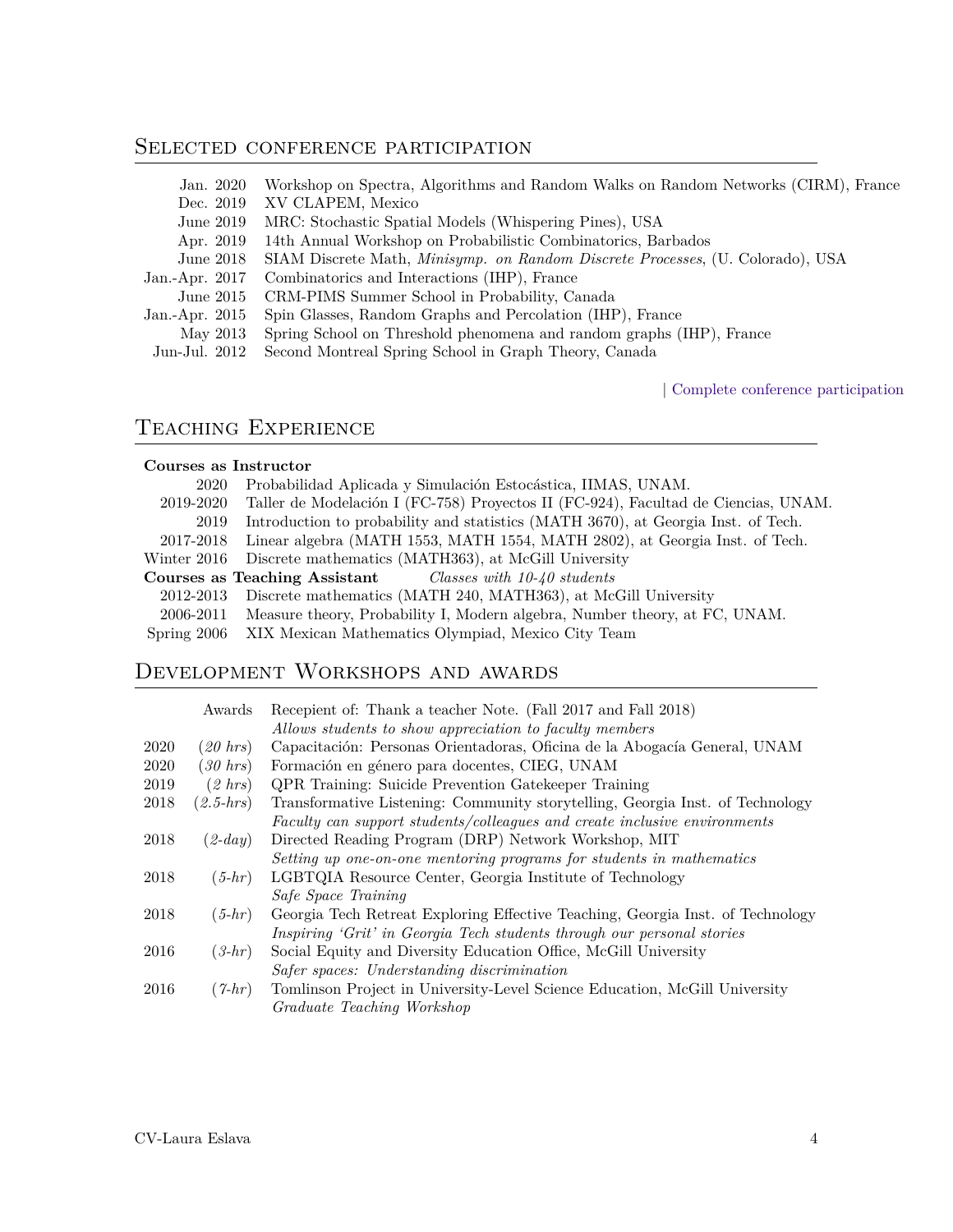# OTHER ACTIVITIES

| Referee service  | Annals of Applied Probability, SIAM Journal on Discrete Mathematics,<br>Random Structures & Algorithms, IEEE Trans. on Network Science and Engineering |
|------------------|--------------------------------------------------------------------------------------------------------------------------------------------------------|
| Outreach service | Latin American Journal of Probability and Mathematical Statistics<br>2010, Volunteer Exhibitor at Math Festival, Mexico City                           |
|                  | 2016, Volunteer Invigilator at Math Kangoroo Contest (K-12 level)<br>2019, Volunteer Exhibitor at Mathpalooza, Atlanta                                 |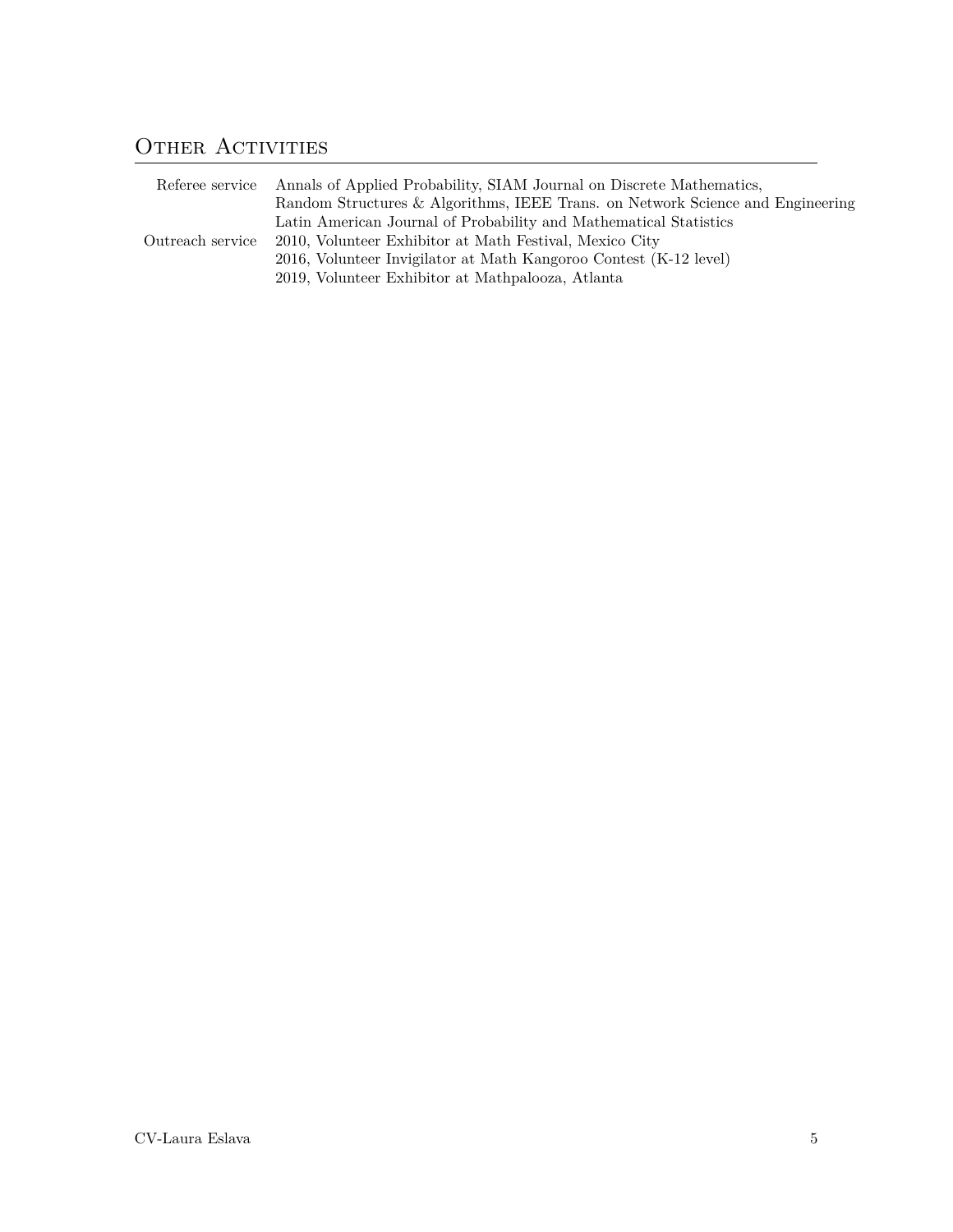# **Supplemental Information**

## <span id="page-5-0"></span>Complete list of Talks

### **Tiempos de paro en matrices aleatorias**

Nov. 2020 Escuela de probabilidad y estadística, CIMAT (online), Mexico

### **Tiempos de paro en detección de comunidades**

Nov. 2019 Seminario de Matrices Aleatorias y Probabilidad Libre CIMAT, Mexico*∗*

### **A branching process with cousin merges**

- Nov. 2020 Seminario de Probabilidad Hispanohablante, Chile-Mexico*∗*
- March 2020 XXXV Coloquio VNL de Teoria de las Gráficas, Comb. y sus aplicaciones, CECEQ, Mexico
	- Jan. 2020 University of Bath Probability Seminar, UK *∗*
	- Jan. 2020 Bristol University Combinatorics Seminar, UK *∗*
- Jan. 2020 Workshop on Spectra, Algorithms and Random Walks on Random Networks, CIRM France *∗∗*
- Jan. 2020 University of Uppsala Probability Seminar, CIRM Sweden *∗*
- Dec 2019 CLAPEM, UADY, Mexico*∗∗*
- Nov. 2019 2nd National Workshop on Biology and Probability, CCG-UNAM, Mexico.

### **Top-down or bottom-up: A tale of correspondances**

- March 2019 AMS Sectional Meeting, *Session on Random Discrete Structures* (Auburn), USA
	- Jan. 2019 JMM *Special Session on Enumerative combinatorics*, Baltimore, USA

### **The size of the giant component in the random d-process**

- Online, Sept. 2020 VirtUMA, Argentina (online conference)
	- June 2018 SIAM Discrete Math, *Minisymp. on Random Discrete Processes*, (U. Colorado), USA
	- May 2018 Southeastern Probability Conference (Duke), USA
	- May 2018 Probability and Statistical Physics Seminar, Chicago, USA*<sup>∗</sup>*
	- Apr. 2018 Atlanta Lectures Series in Combinatorics and Graph Theory XXI, (Emory), USA
	- Apr. 2018 AMS Sectional Meeting, *Session on Random Discrete Structures* (Vanderbilt), USA
	- Mar. 2018 Women in Probability, Early Career Peer Group, USA*<sup>∗</sup>*
	- Dec. 2017 Oberwolfach Workshop *Network Models: Structure and Function*, Germany
	- Dec. 2017 XIII Symposium of Probability and Stochastic Processes (UNAM), Mexico

#### **Teoremas de tiempos de paro: Ejemplos y una propuesta**

- May 2017 Seminario de Probabilidad y Procesos y estocásticos UNAM, Mexico*<sup>∗</sup>*
- **Hubs in networks, Fate or fluke?**
	- Oct. 2018 Undergraduate Seminar at School of Math, Georgia Institute of Technology, USA
	- Sep. 2018 Women in Mathematics in Northern Georgia Seminar, Georgia Institute of Technology, USA
	- Apr. 2017 Coloquio del Instituto de Matemáticas UNAM, Mexico
- **High degree vertices in recursive trees**
	- June 2017 27th Analysis of Algorithms coference (Princeton), USA

### **Depth of high degree vertices in recursive trees**

- Sep. 2016 AMS Sectional Meeting *Session on New Developments in Graphs and Hypergraphs* (Bowdoin), USA
- May 2016 XIXe Colloque panquébécois des étudiants de l'ISM, Canada *∗∗*
- Dec. 2015 CMS Winter Meeting, *Session on Probability and Statistical Mechanics*, Canada

### **Arboles recursivos aleatorios, precedente de los modelos de conexión preferencial**

Sep. 2015 Seminario de Probabilidad y Procesos Estocásticos UNAM, Mexico*<sup>∗</sup>*

**Blind men and a recursive tree**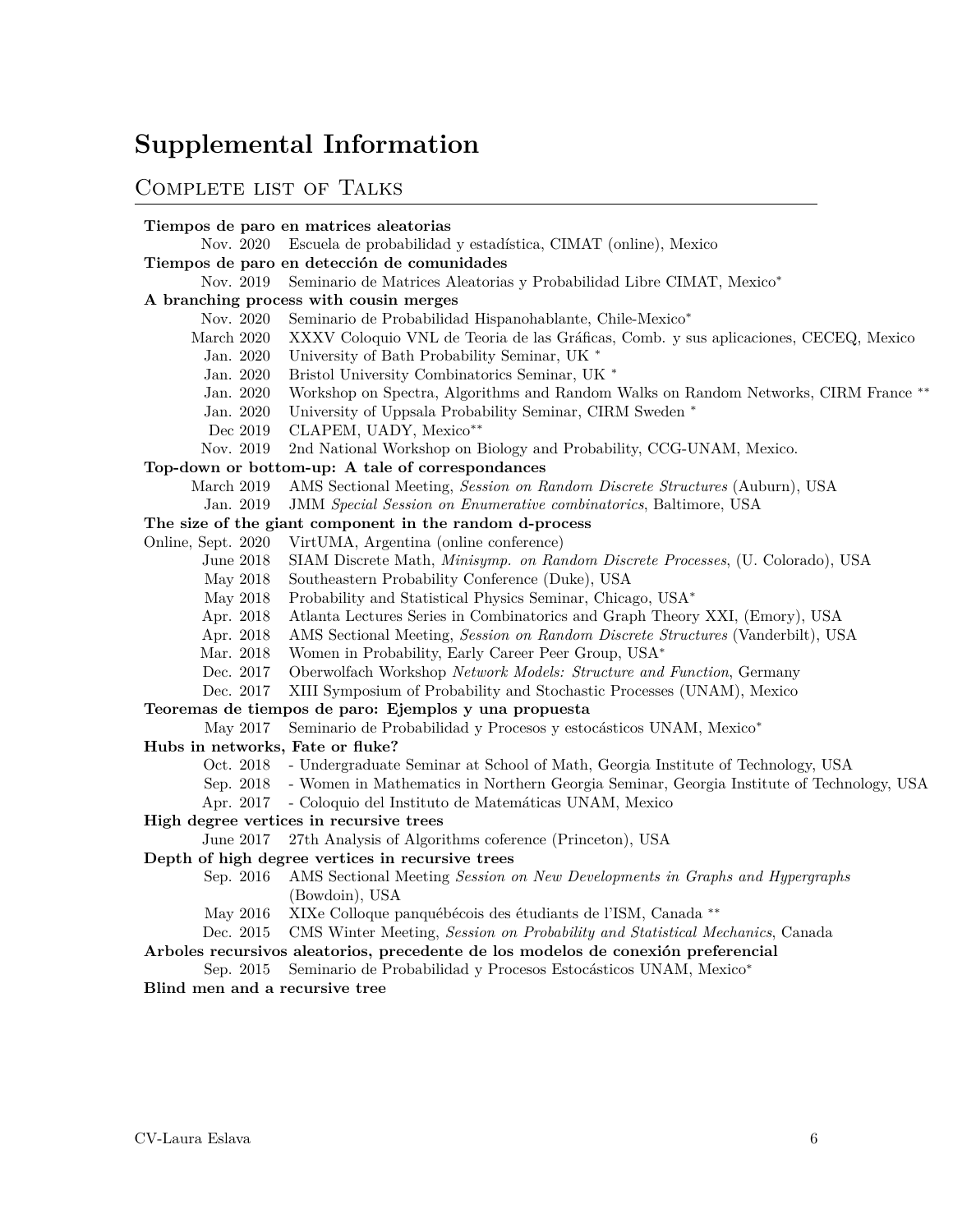Mar. 2015 Séminaire Bourbakette (Université Paris-Diderot), France

#### **High degree vertices in recursive trees**

July 2015 17th International Conference on Random Structures and Algorithms, USA *∗∗*

June 2015 CRM-PIMS Summer School in Probability (Montreal), Canada*∗∗*

May 2015 Latinamerican Graph and Optimization Symposium, Brazil *∗∗*

Dec. 2014 Probability Seminar, CIMAT, Mexico *∗*

### **Modelos primitivos de redes sociales: Árboles aleatorios**

Dec. 2014 II Reunión de Matemáticos Mexicanos en el Mundo (CIMAT), Mexico

**Singularity of random matrices.**

May 2014 IAS Women and Mathematics program (Princenton), USA *∗∗*

**Hitting time theorems for random matrices**

Nov. 2014 XI Symposium of Probability and Stochastic Processes (CIMAT), Mexico

**Matrices aleatorias discretas y su relación con las desigualdades de Littlewood y Offord** Aug. 2012 Stochastic Processes Seminar in IMATE, Mexico *∗*

**El teorema de Kesten sobre percolación de aristas en el plano**

Aug. 2011 Probability Seminar, CIMAT, Mexico *∗*

Nov. 2010 XLIII National Congress of SMM (Chiapas), Mexico *∗∗*

(\*) indicates a seminar talk,  $(**)$  indicates a contributed talk.

# <span id="page-6-0"></span>Complete list of Meetings and Conferences

| Sept. 2020       | VirtUMA, Argentina (online conference) *                                                           |
|------------------|----------------------------------------------------------------------------------------------------|
| Mar. 2020        | XXV Coloquio VNL de Teoría de las Gráficas, Comb. y sus aplicaciones, CECEQ, Mexico <sup>*</sup>   |
| Jan. 2020        | Workshop on Spectra, Algorithms and Random Walks on Random Networks, CIRM *                        |
| Dec. 2019        | XV CLAPEM, Mexico *                                                                                |
| Nov. 2019        | XVII Bath-UNAM-CIMAT Workshop, Mexico                                                              |
| Nov. 2019        | 2nd National Workshop on Biology and Probability, Mexico <sup>*</sup>                              |
| Oct. 2019        | 52nd National Congress of the SMM, Mexico                                                          |
| <b>July 2019</b> | LMS Probability Research School (Bath University), UK                                              |
| June 2019        | MRC: Stochastic Spatial Models (Whispering Pines), USA                                             |
| Apr. 2019        | 14th Annual Workshop on Probabilistic Combinatorics, Barbados                                      |
| March 2019       | AMS Sectional Meeting, Session on Random Discrete Structures (Auburn), USA                         |
| Jan. 2019        | Joint Mathematics Meeting, Special Session on Enumerative Combinatorics, Baltimore, USA*           |
| June 2018        | SIAM Discrete Math, <i>Minisymp.</i> on Random Discrete Processes, (U. Colorado), USA <sup>*</sup> |
| May 2018         | Southeastern Probability Conference (Duke), USA*                                                   |
| Apr. 2018        | Atlanta Lectures Series in Combinatorics and Graph Theory XXI, (Emory), USA*                       |
| Apr. 2018        | AMS Sectional Meeting, Session on Random Discrete Structures (Vanderbilt), USA*                    |
| Apr. 2018        | 13th Annual Workshop on Probabilistic Combinatorics, Barbados                                      |
| Dec. 2017        | Oberwolfach Workshop Network Models: Structure and Function, Germany*                              |
| Dec. 2017        | XIII Symposium of Probability and Stochastic Processes (UNAM), Mexico*                             |
| June $2017$      | 27th Analysis of Algorithms conference (Princeton), USA*                                           |
| Oct. 2016        | Workshop in Analytic and Probabilistic Combinatorics (BIRS), Canada                                |
| Sep. 2016        | AMS Sectional Meeting, Session on New Developments in Graphs and Hypergraphs                       |
|                  | (Bowdoin), USA*                                                                                    |
| May 2016         | XIXe Colloque panquébécois des étudiants de l'ISM, Canada*                                         |
| Apr. 2016        | 11th Annual Workshop on Probabilistic Combinatorics, Barbados                                      |
| Dec. 2015        | CMS Winter Meeting Session on Probability and Statistical Mechanics, Canada*                       |